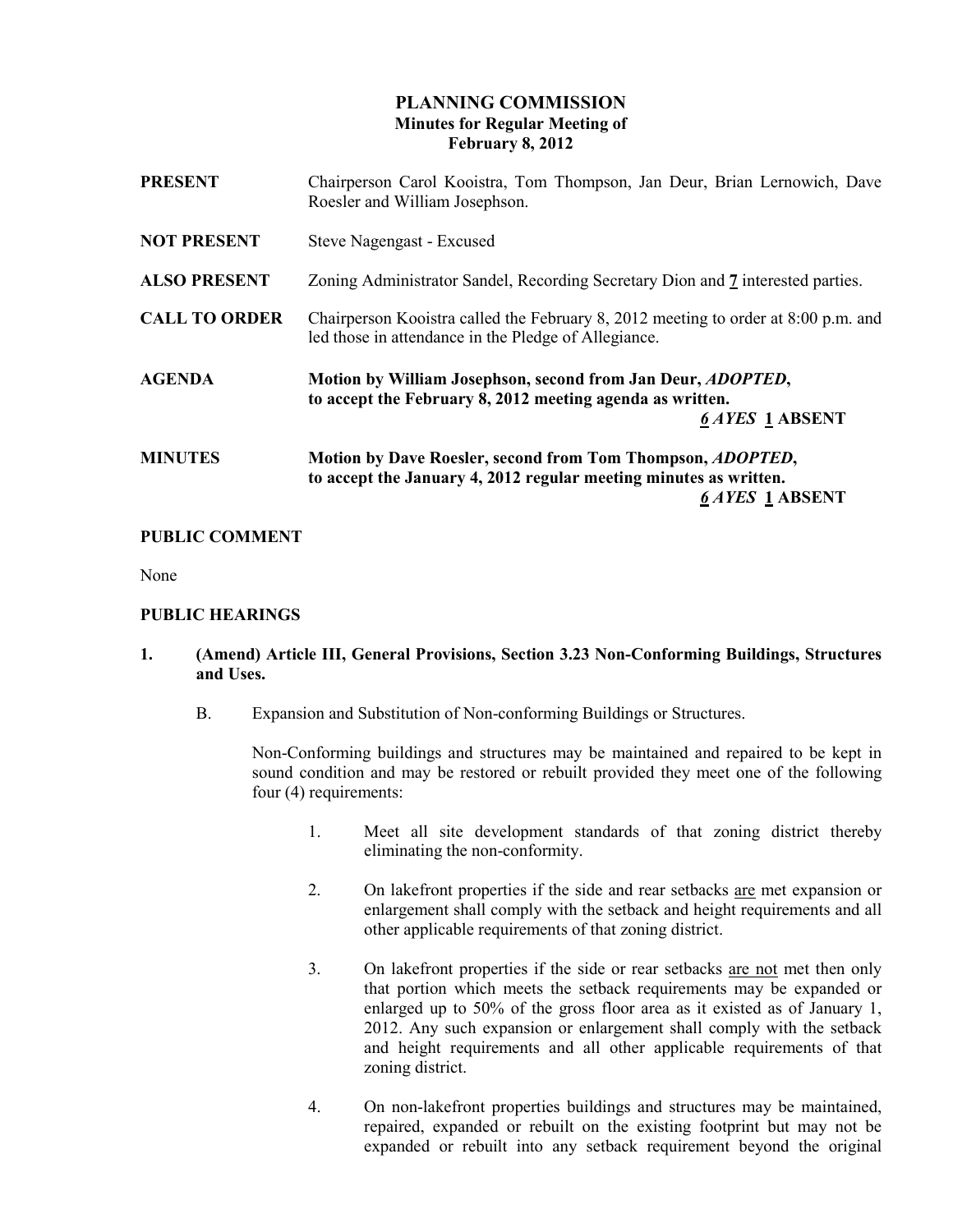height or location other than the front setback may be expanded along the line of the existing structure as long as the side yard setback of the zoning districts are maintained.

 A topographical survey prepared by a licensed surveyor shall be required for all lakefront non-conforming structures to assure proper grade elevations and placement. Restoration or rebuilding is permitted whether the non-conforming building or structure is damaged by fire, wind, act of God, or other casualty or is demolished and regardless of the cost of such rebuilding or restoration. A building permit shall be obtained within one (1) year of loss, or else restoration or rebuilding shall not be permitted as described above.

## PUBLIC HEARING OPEN 8:05P PUBLIC HEARING CLOSED 8:13P

• Betsy Grein, 5780 Oaktree Lane, read letter from Jane Gardner and requested it be made part of record (see attached).

#### **DISCUSSION**

Chairperson Kooistra explains that a lot of time and effort has been put into this proposed language; as most know there was previous language proposed and sent to the Township Board for approval that was not approved. The Planning Commission felt strong enough that this section needed to be revised that they continued to work on language and are sending this proposed language to the Township Board for approval. The Township Attorney has reviewed the language and supports it. Some of the suggested revisions from the public at the previous Public Hearing were implemented. They are taking the proposed revisions from Jane Gardner under advisement; however, consensus of all Commissioners is not to try and rewrite this language at this time but to send it to the Township Board for approval and if need be to work on revisions at a later date. Unfortunately this language can not be written to accommodate every situation.

> Motion by William Josephson, second from Jan Deur, ADOPTED, to recommend approval to the Township Board of Trustees the language as written above.

> > 6 AYES 1 ABSENT

- 2. (New) Article II, Definitions, Section 2.16 (O) Outdoor Furnace
- 3. (New) Article III, General Provisions, Section 3.30 Outdoor Furnaces

#### ARTICLE II **DEFINITIONS**

## SECTION 2.16 DEFINITIONS – O

#### OUTDOOR FURNACE

A furnace, heating system, stove or boiler that is a separate structure, either above or below ground, not located in a building, but provides heat or hot water for a building or buildings on the same lot.

## ARTICLE III GENERAL PROVISIONS

#### SECTION 3.30 OUTDOOR FURNACES

A. Outdoor furnaces are allowed in all districts except the Medium High Density and High Density Residential Districts.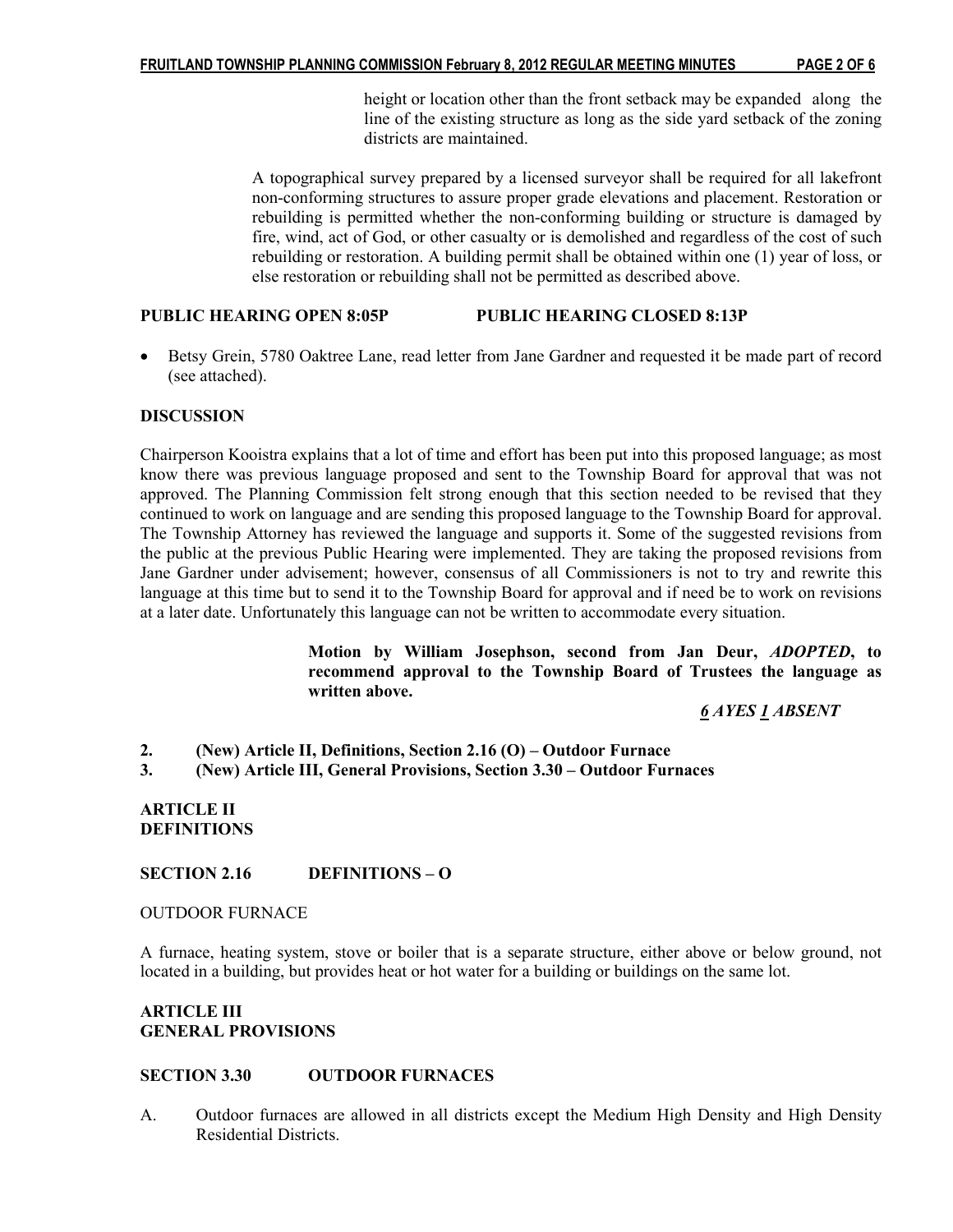## FRUITLAND TOWNSHIP PLANNING COMMISSION February 8, 2012 REGULAR MEETING MINUTES PAGE 3 OF 6

- B. There shall be a minimum setback of forty (40) feet from any property line.
- C. There shall be a minimum of fifteen (15) feet required on the height of the chimney measured from grade.
- D. Fuels that may be burned in an outdoor furnace:
	- Wood without additives
	- Wood pellets without additives
	- Agricultural seeds in their natural state
- E. Fuels that may not be burned in an outdoor furnace:
	- Leaves and grass and other similar waste
	- Rubbish/garbage including food waste, food packaging
	- Animal carcasses
	- Painted wood
	- Furniture
	- Composite shingles
	- Construction or demolition debris
	- Household or business waste
	- Waste oil or other oily products
	- Treated or painted wood
	- Rubber including tires and synthetic type products
	- Newspapers or corrugated cardboard
- F. The outdoor furnace shall be kept in a reasonable condition and repair at all times.
- G. A mechanical permit will be required to install.
- H. The Zoning Administrator or Ordinance Enforcement Officer may require that the smokestack or chimney of an outdoor furnace be raised or other alternations made to the outdoor furnace if, in the opinion of the Zoning Administrator or Ordinance Enforcement Officer, it is being operated in such a manner that smoke emissions from the outdoor furnace are a nuisance and unreasonably interfere with the safe or reasonable enjoyment of nearby or adjoining properties by the owners or occupants thereof.

# PUBLIC HEARING OPEN 8:22P PUBLIC HEARING CLOSED 8:40P

- Mary Ann Bard, 1428 W. River Road, voiced concerns with the need for this language and the enforcement of it. She asked if fireplace inserts are included in this. She does not feel the Zoning Administrator or Enforcement Officer should be responsible nor are they licensed to make these decisions. She suggested putting this in E-NEWS and doing a survey.
- Judy Marcinkowski, 3767 Jay Road, opposes language, believes there should be restriction of burning tires, and agrees with doing a survey.
- Donald Banks, 2577 Lakewood Road, was here to see what the proposed language was because he recently purchased one.

# **DISCUSSION**

Consensus of all Commissioners is that the proposed language is for prevention. It was decided to table the language and put back to the sub-committee for further review and discussion was held as to whether or not to poll the residents by either putting it in the E-News or creating a survey. Further discussion will be held at the March meeting on how to proceed.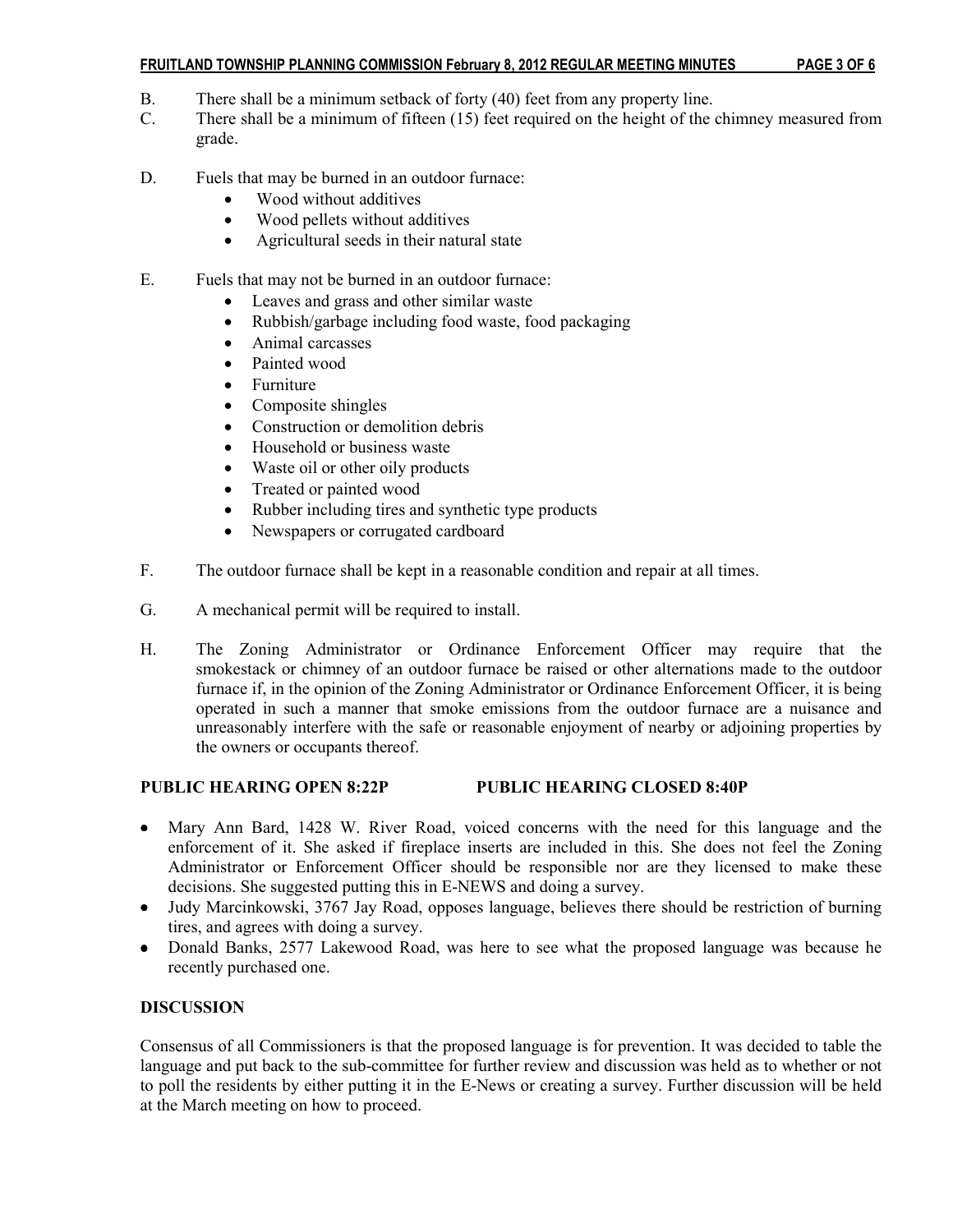Motion by Brian Lernowich, second from William Josephson, ADOPTED, to table the language as written and put it back to the sub-committee for further review.

# 6 AYES 1 ABSENT

- 4. (Amend) Article XV, Site Plan Review, Section 15.04 Application and Review (C)
- 5. (Amend) Article XV, Site Plan Review, Section 15.07 Review Standards (J)

# ARTICLE XV SITE PLAN REVIEW

## SECTION 15.04 APPLICATION AND REVIEW

- C. Upon receipt of an application for Site Plan Review, the Township Clerk *Applicant* shall transmit one (1) copy of the site plan to each of the following agencies considered to be impacted or affected by the request, for their review and comment. In some cases agency review may require an onsite visit and an associated fee, which the applicant is responsible for.
	- 1. Muskegon County Road Commission.
	- 2. Muskegon County Health Department.
	- 3. Muskegon County Drain Commissioner.
	- 4. White Lake Fire Authority.
	- 5. Muskegon Conservation District.

# SECTION 15.07 REVIEW STANDARDS

J. Appropriate measures shall be taken to ensure that removal of surface waters will not adversely affect the neighboring properties, aquatic resources, or the public storm drainage system. Provisions shall be made to accommodate storm water, prevent erosion and the formation of dust. The use of detention/retention ponds may be required. Surface water on all paved areas shall be collected at intervals so that it will not obstruct the flow of vehicular or pedestrian traffic or create puddles in paved areas. Catch basins may be required to contain oil filters or traps to prevent contaminants from being discharged to the natural drainage system. The Site Plan shall fully conform to the Muskegon County Soil Erosion and Sedimentation Control Ordinance. *In addition*, methods to employ Low Impact Development (LID) techniques are strongly encouraged. LID techniques promote source controls of storm water and maintain the natural hydrological cycle by: preserving open space and minimizing land disturbances; protecting natural features and natural processes; re-examining the use and sizing of traditional infrastructure (lots, streets, curbs, gutters, and sidewalks); integrating natural site elements (wetlands, stream corridors, mature forests) into site designs; and decentralizing and managing storm water at its source. Such techniques include a permeable pavement, grassy swales, bio retention/rain gardens, infiltration trenches and basins, filter strips, tree box filters, cisterns, dry wells, rain barrels and similar best management practices set forth in the State of Michigan's Low Impact Development Manual.

PUBLIC HEARING OPEN 8:56P PUBLIC HEARING CLOSED 8:58P

No Public Comment

## **DISCUSSION**

None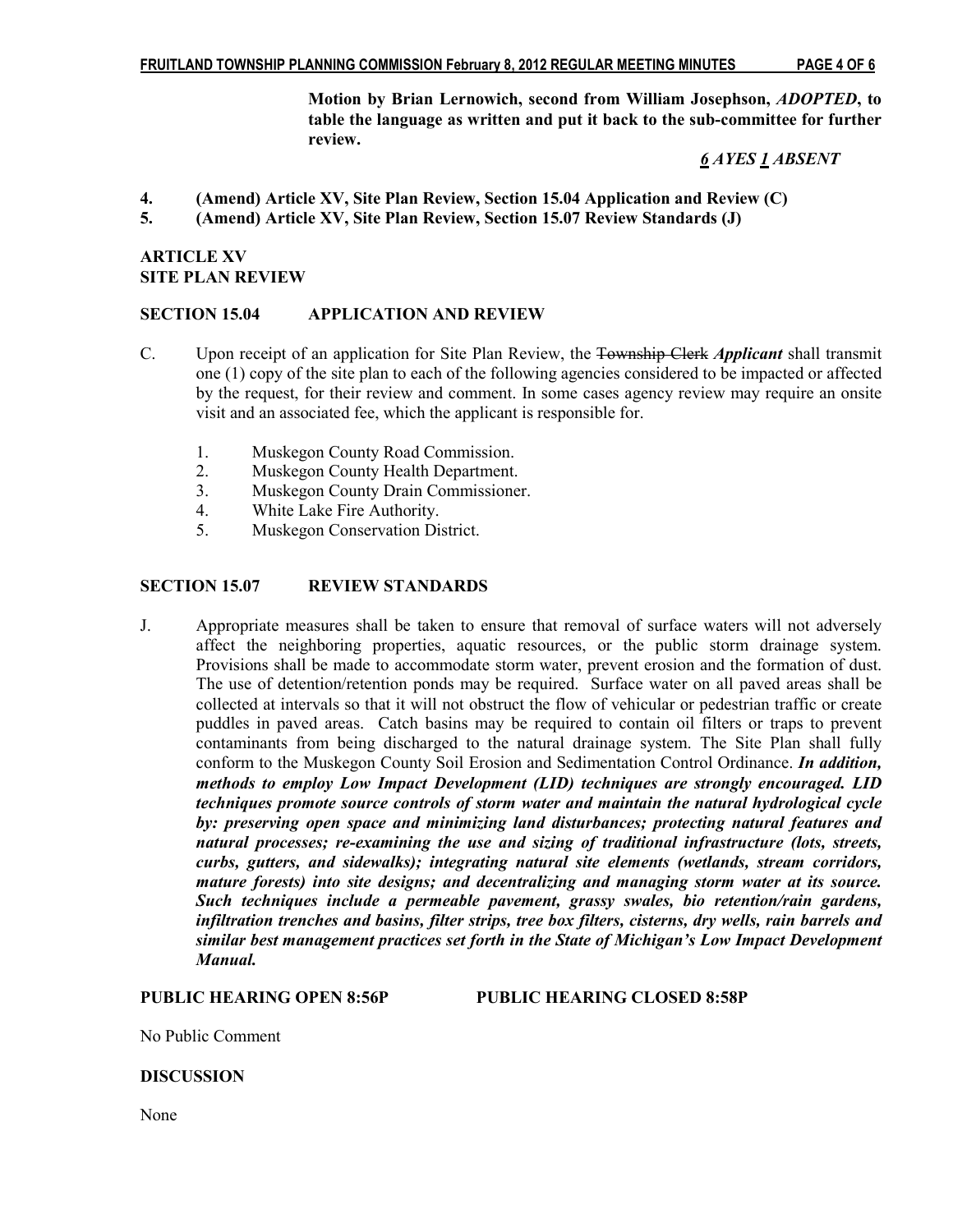Motion by Dave Roesler, second from Jan Deur, ADOPTED, to recommend approval to the Township Board of Trustees the language as written above. 6 AYES 1 ABSENT

6. (Amend) Article III, General Provisions, Section 3.17, Excavations, Holes or Ponds (B)

# ARTICLE III GENERAL PROVISIONS

#### SECTION 3.17 EXCAVATIONS, HOLES OR PONDS

B. Ponds may be constructed with a surface area of not more than one (1) acre (43,560 sq ft) on lots or parcels containing a minimum area of five  $(5)$  acres in all Zoning Districts with not *more than one (1) pond per five (5) acres of land*, subject to the following requirements:

#### PUBLIC HEARING OPEN 9:00P PUBLIC HEARING CLOSED 9:01P

No Public Comment

## **DISCUSSION**

Commissioner Thompson stated he spoke with Jeff Auch at the Muskegon Conservation District and if a pond is over five (5) acres or if is a certain distance from any stream, lake it requires a DEQ permit. Attorney Even suggested several revisions throughout the ordinance when he reviewed this language. Consensus was to table until the March meeting.

> Motion by Tom Thompson, second from William Josephson, ADOPTED, to table for further review of the full ordinance and suggested revisions and put on the March agenda.

> > 6 AYES 1 ABSENT

7. (Amend) Article IXa, Open Space Planned Unit Development (OSPUD), Section 9.09a Open Space Requirements (A 3)

# ARTICLE IXa OPEN SPACE PLANNED UNIT DEVELOPMENT (OS-PUD)

#### SECTION 9.09a OPEN SPACE REQUIREMENTS

- A. An OS-PUD shall provide and maintain the following minimum amount of Dedicated Open Space in accordance with the standards of this Article. For purposes of this Ordinance, Dedicated Open Space shall mean that portion of an OS-PUD which is permanently preserved in an undeveloped state through an open space preservation agreement as required herein.
	- 1. For land master planned or zoned Rural Residential or Medium Density Residential 40 percent of the total area of the site shall be preserved as Dedicated Open Space.
	- 2. For land master planned or zoned Medium High Density Residential 15 percent of the total area of the site shall be preserved as Dedicated Open Space.
	- 3. For land which is located in the Michillinda Beach Lodge Resort or the Lakeside Inn Resort open space shall be provided in the form of a central or easily accessible village green, playground, pavilion, picnic area, courtyard or similar area or facility which can serve as a gathering place or recreational space for residents. The Planning Commission may recommend and the Township Board may approve any similar provision provided it meets the intent of the OS-PUD regulations.